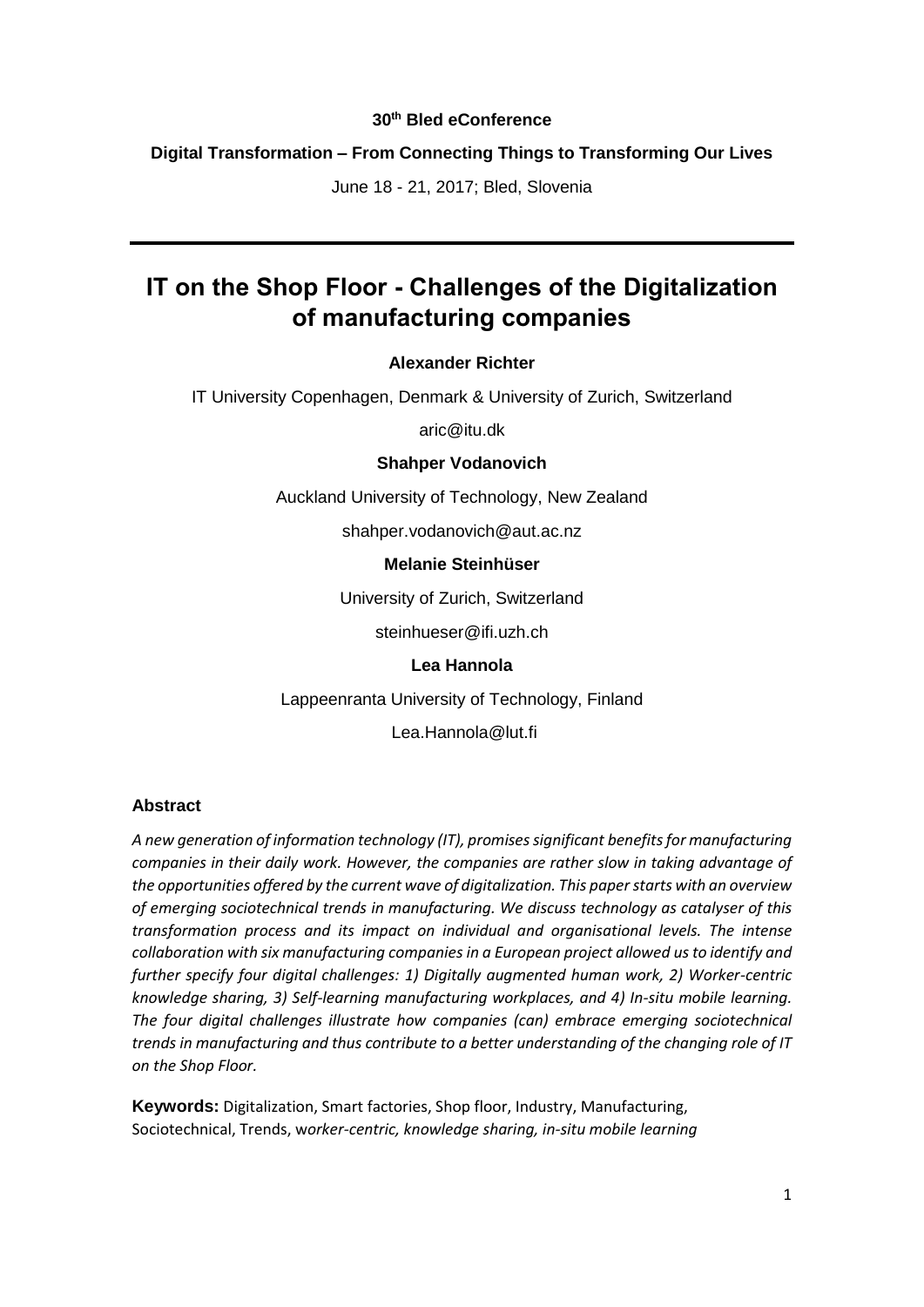# **1 Introduction**

The ever increasing global competition leads industrial companies to engender organisational changes and drive innovations. A new generation of information technology (IT) can contribute to the transformation of the shop floor: on the one hand by advancing the automation of manufacturing processes (Armbruster et al., 2007; Brettel et al., 2014; Chi, 2013) and on the other hand by putting shop floor workers and their skills more in the focus (Campatelli et al., 2016; Steinhüser et al., 2017).

However, so far, manufacturing companies have been slow in taking advantage of the possibilities offered by the current wave of digitalization (Hessman, 2013). Yet, we know little about the information needs and possible benefits of IT for the manufacturing sector (Daeuble et al., 2015).

Therefore, the goal and main contribution of our study is to identify, describe and explore current challenges that companies are facing due to emerging sociotechnical trends in the manufacturing sector. For this context, we define a digital challenge as the combination of 1) the identification of the problem situation 2) the implementation of a sociotechnical solution to address the problem and 3) the continuous transformation of the existing work practices.

We start this paper by presenting emerging sociotechnical trends that are currently engendering changes in manufacturing. We start by discussing technology as catalyser of this transformation process and then discuss its impact on individuals and the organisation (Chapter 2). In Chapter 3, we explain how the close collaboration with six industrial companies in a European project for more than two years (so far) has allowed us to identify and then further specify four digital challenges. Those are 1) Digitally augmented human work, 2) Worker-centric knowledge sharing, 3) Self-learning manufacturing workplaces, and 4) In-situ mobile learning).

Next, we illustrate each digital challenge with an example of a company from the project. For each case, we describe the problem situation and then the proposed solutions to overcome problems being faced by each that have been implemented or are currently implemented. Thus, drawing on the insights from these companies we demonstrate how the manufacturing industry can leverage challenges they are experiencing. Beyond practical relevance, this conceptualisation of the current situation as "digital challenges" for manufacturing companies helps building the basis for a better theoretical understanding of the changing nature of IT on the Shop Floor.

In Chapter 5, we discuss how to take a step forward by proposing sociotechnical solutions for the workers in response to these digital challenges, to support their work practices and increase job satisfaction.

# **2 Emerging sociotechnical trends in the manufacturing sector**

In the following, we present sociotechnical trends that emerge in the context of manufacturing. In order to identify these trends, we thoroughly reviewed the latest literature, the public media as well scientific publications. We categorize the trends into three pillars, as summarized in Figure 1, and discuss them in the following sections: (1) Technology, which is the basis for this transformation and catalyses the other changes on (2) Individual and (3) Organisational levels.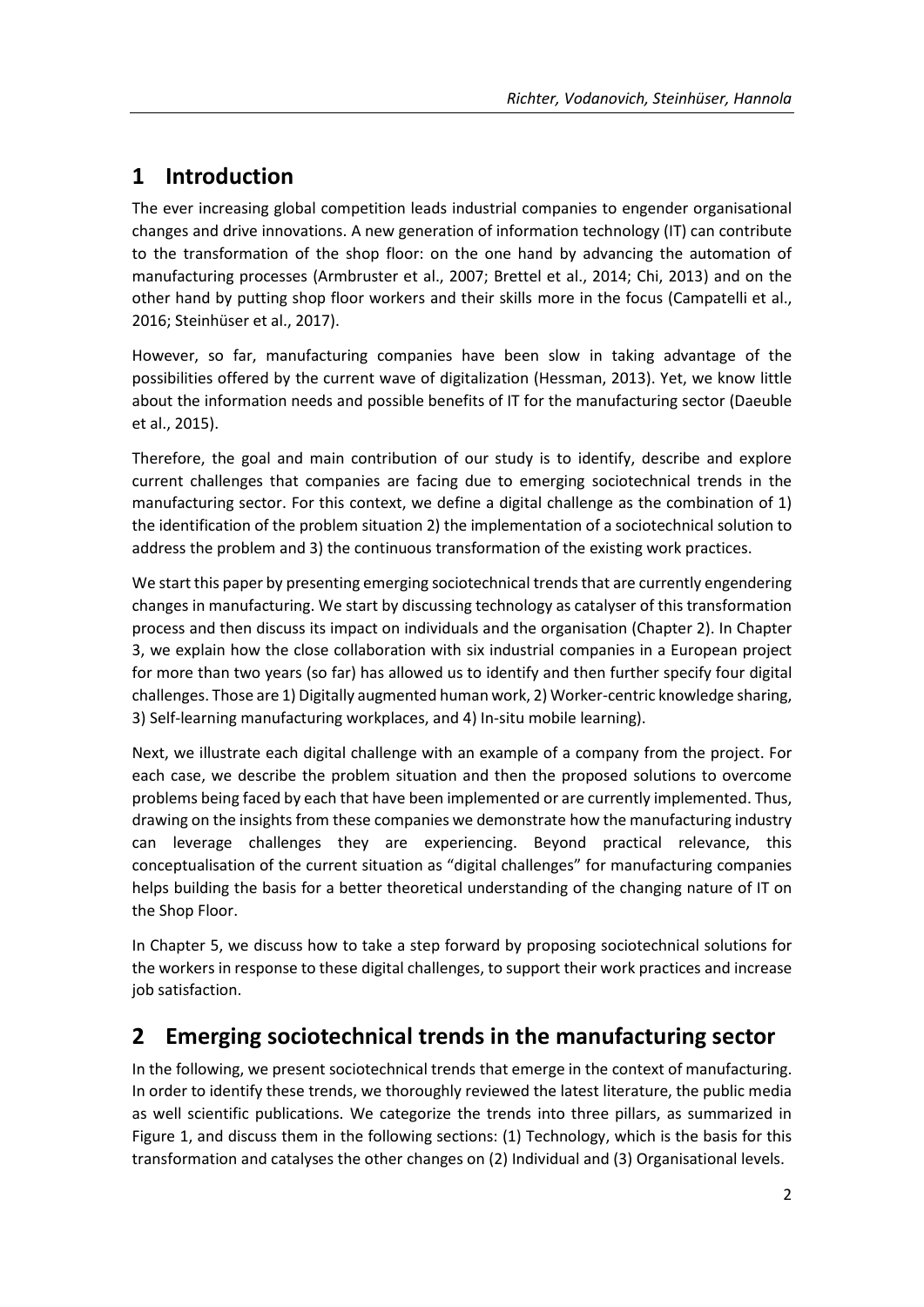

**Figure 1:** Emerging sociotechnical trends in the manufacturing sector

## **2.1 Technology**

New technological developments can serve as drivers for change on organizational and individual levels (Köffer, 2015). The following recent technological trends have the potential to substantially affect the workers' situation on the shop floor and also the organisation of manufacturing environments.

The web-based linking of machines, sensors, computers, and also humans, is rapidly moving towards the idea of the connected factory (Bono and Pillsbury 2016). The benefits of the socalled "Internet of Things" (IoT) technologies include reduced down time, increased quality and less waste as well as greater visibility of the manufacturing floor. This connectivity enables companies to leverage the value of their plant floor information and promises an increase in productivity, improved utilization of assets, and better decision-making (Bradley, 2015). Whereas recent technical advances in interoperability have resulted in higher maturity of product and process models (Tibaut et al., 2016), companies still face the task of building coherent services when the individual components are technically different and managed by different units.

IoT technologies allow devices to communicate automatically and enable companiesto monitor, collect, process, and analyse huge amounts of data, which may lead to more precision and the chance to get deep insights into manufacturing processes. Measuring and monitoring real-time data from across the factory leads to rapidly growing data sets that are increasingly gathered by cheap and numerous sources and often so large or complex that traditional data processing applications are inadequate to deal with. In this context, the term big data was coined. To capture business value and meet the demands of smart manufacturing, companies need to be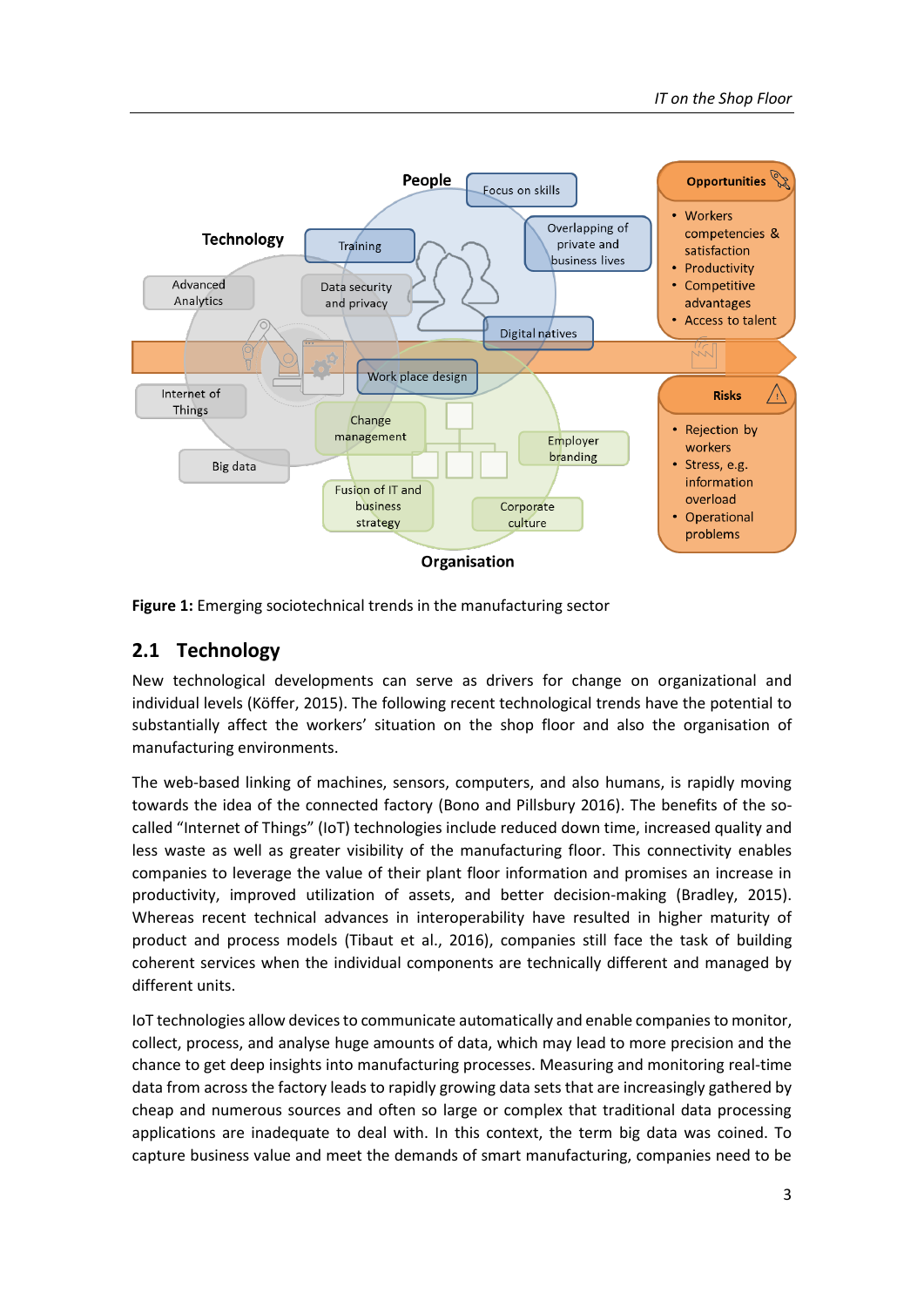able to manage these large data sets and extract meaning out of them (O'Donovan et al., 2015). This large quantity of data leads to new questions and solutions concerning especially the analysis, search, sharing, updating, and visualization.

Advanced analytics in the form of predictive analytics, user behaviour analytics, or certain other methods that extract value from data, are needed to cope with this great amount of data (Lee, 2013; Wambaa et al., 2015). It offers possibilities to make extensive use of analytical tools often capable of providing diverse reporting on any device, anytime. These tools are able to deliver data about companies' productivity and security as well as supporting decisions according to product configurations, service bundles, and pricing options. The utilization of metrics is evolving at a rapid pace and will become even more pervasive in the future (Van Herreweghe et al., 2015). Danson et al. (2016) state that "industrialized analytics" is increasingly influencing business strategy and commanding substantial investment and connecting analytics capabilities is crucial for manufacturing companies.

## **2.2 Individual Level**

As with any new way of working, or even more general - of doing - individuals need to learn and adopt it, get used to it, and, in the best case, benefit from it. Striving towards a smart factory may have an enormous impact on work practices on the shop floor. Employees face changed processes, they need to handle new technologies and accomplish different tasks. As one out of three trends for the future of manufacturing the World Economic Forum, therefore, identified the focus on the workforce's skills (McNelly, 2016). With the spreading and growing importance of technology in the manufacturing sector, the need to be able to acquire new skills to get the work done properly increases. Individuals are not only facing changes of technologies, but, as a consequence, also the increasing complexity.

Providing workers with information where and when it is needed and, more generally speaking, supporting the employees in their daily work promises significant benefits (Daeuble et al., 2015; Mavrikios et al., 2013). As a consequence, shop floor workers are expected to solve occurring problems as fast as possible and to constantly improve their work-related knowledge and skills (Appelbaum, 2013; Ullrich, 2016).

People who were not born into the digital world have learnt to use different kinds of technology at some stage in their adult lives and are likely to experience some difficulties in accepting technology related changes at work. Conversely, the "digital natives" have grown up with diverse IT. The entering of digital natives into the workplace might mark a paradigm shift (Vodanovich et al., 2010). The way people process information fundamentally differs and depends from how and when they grew up. Thinking patterns have changed and it is very likely that even their brains have physically changed (Ng, 2012; Wang et al 2012). It could be shown, that this implies an ease with which digital natives learn to make use of unfamiliar technologies (Ng, 2012; Wang et al., 2013). They need, however, to be provided with the opportunity to use them for meaningful purposes (Huyler et al., 2015). In order to remain competitive, companies need to take this into account.

Another perspective on the same phenomenon is that some employees may be faced with fears about whether digital natives and smart machines will soon take over their jobs (Brynjolfsson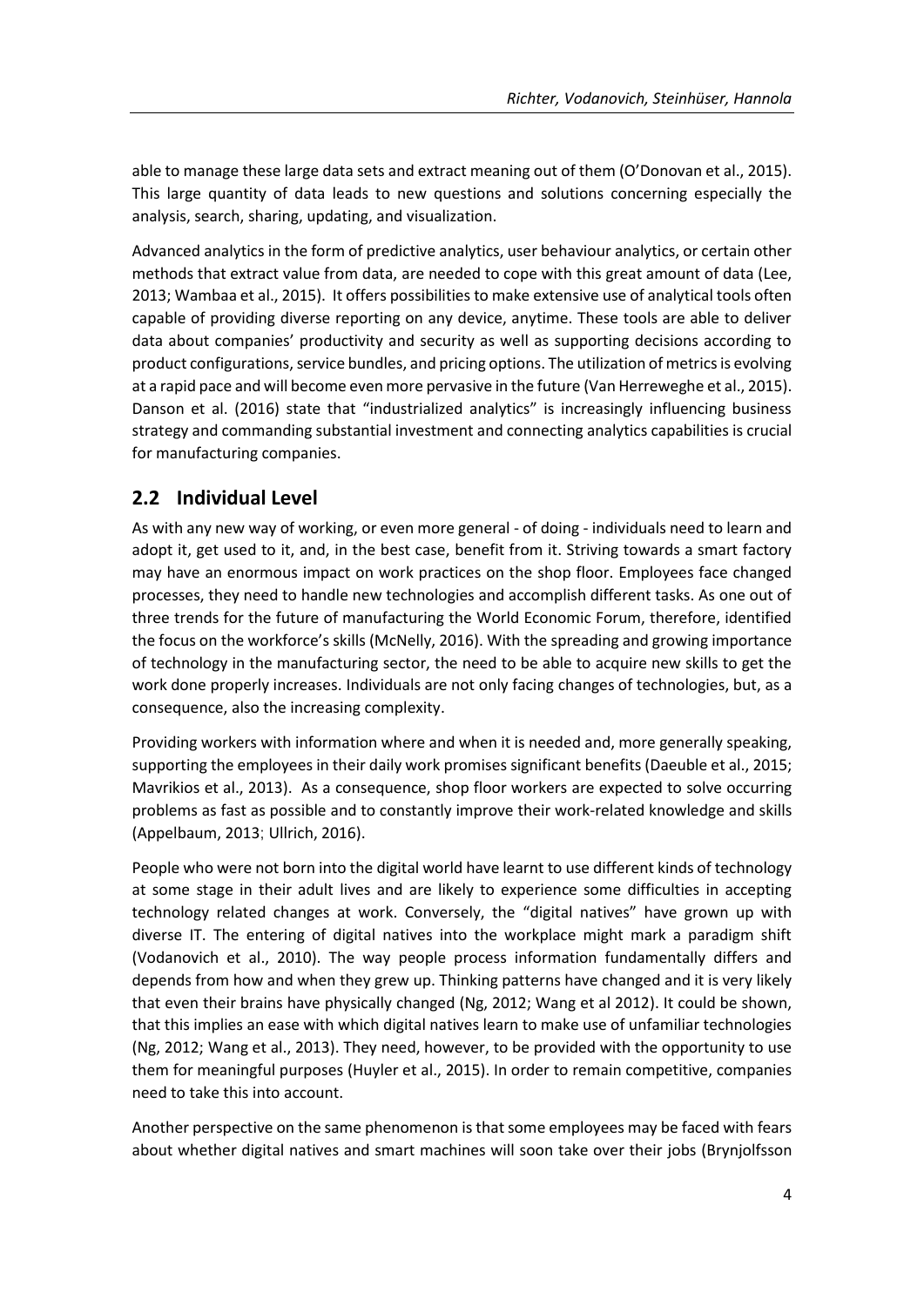and McAfee, 2011). However, humans with the most diverse skills and competencies as well as with valuable experience have always added value to manufacturing processes and this is likely to continue (Gorecky et al., 2014). There is a variety of possible ways in which people and machines will work alongside each other (McAfee and Brynjolfsson, 2014). Of course, some will build, implement, maintain, and operate upcoming technologies. Others will be in roles that machines can't perform well, such as those involving high levels of experience, intuition, creativity, or empathy (Danson et al., 2016). Therefore, manufacturing companies should not overvalue digital skills at the expense of "traditional" skills. Instead, they are advised to recognize and promote experience and handicraft talent, too. Focusing on all different kinds of skills is a great challenge but it may create advantages for manufacturers, and also positively impact workers' employment and incomes (Daugherty et al., 2016). When facing this challenge appropriately it is important to rethink and develop group specific learning arrangements and individual work place designs (Köffer, 2015). Organizations will need to examine knowledgeintensive processes and determine which tasks can best be performed by machines and which by humans (Gorecky et al, 2014). Early training and supporting employees to prepare for a collaborative future with smart machines is essential (Danson et al., 2016).

### **2.3 Organisational Level**

The exponential growth of data and the convergence of different affordable technologies are transforming organizations. Key infrastructures are underlying considerable changes that play a vital role in securing competitive positions in the manufacturing industry. Anytime retrieval, monitoring and operating of technology infrastructures, even over huge physical distances, enables simultaneous control and coordination of complex technological processes. Consequently, a shift can be observed, away from centrally controlled processes towards decentralized, distributed structures and processes. As a result, today's strategies, value chains and business models will come under increasing pressure (Kagermann, 2015). Companies need to decide whether to react on emergent demands or to proactively contribute to a transition's design or they can choose between an incremental change versus a radical change (Ullrich et al., 2015). In each case an appropriate change management is crucial.

The prevailing view of IT strategy has mostly been that it is a functional-level strategy that must be aligned with a company's business strategy. The business infrastructure has become digital, though, with increased interconnections among products, processes, and services. The arrival of IoT, Cyber-Physical Systems (CPS) and others allows everything to be networked in order to create a smart environment where people and machines communicate with each other naturally (Kagermann, 2015). This has led to fundamentally transforming not only business processes, products and services but also business strategies. Accordingly, the role of IT strategy has to be rethought, from that of an aligned but subordinated functional-level strategy to one that reflects a fusion between IT and business strategy. Key themes to guide this are, the scope, the scale and the speed of digital business strategy, as well as the sources of future value creation and capture in digital business strategy (Bharadwaj et al., 2013).

When addressing a change in strategy, its success strongly depends on a firm's ability to evolve its corporate culture. Thereby, companies are advised not only to take advantage of emerging technologies, but also, critically, to embrace the new business strategies that those technologies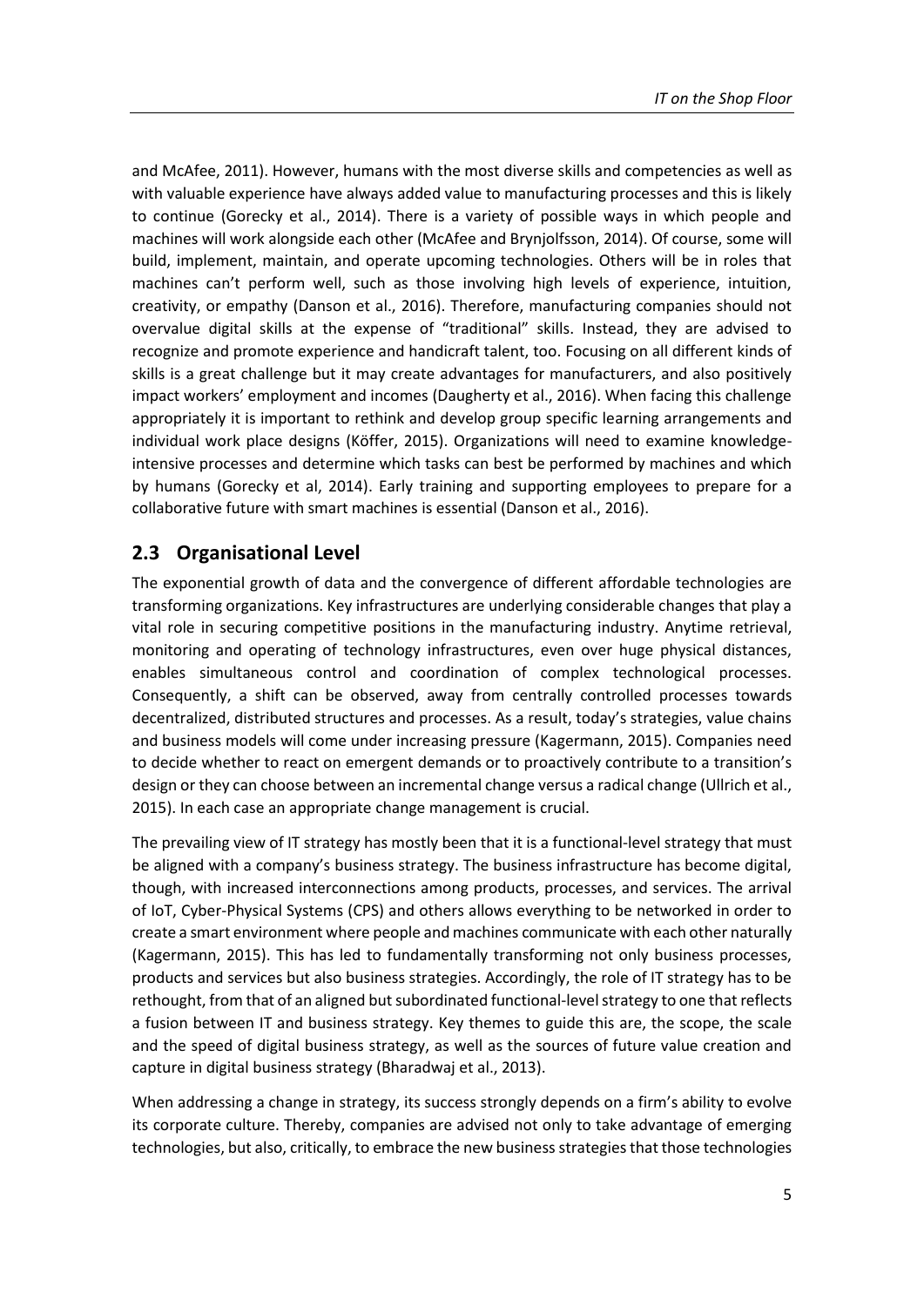drive. Enterprises must focus on enabling people to accomplish more with technology (Gorecky et al, 2014). They will have to create a new corporate culture that looks at technology as the way to enable people to constantly adapt and learn, continually create new solutions, drive relentless change, and disrupt the status quo. In times where the focus is locked on technology, it is important, in fact, to place people first (Daugherty et al., 2016). Thus, it is the task of managers to promote an organizational climate that supports decentralized and self-responsible use of information assets. For this, many leaders are likely required to develop new skills, resulting in training recommendations for supervisors, who have a prominent position in digital workflows (Köffer, 2015).

The rise of the generation of digital natives, as stated above, brings a new kind of employee not only with different attitudes towards technology but also with different outlooks, aspirations, and expectations regarding their employer, their workplaces, and about how work should be organized (Wang et al., 2013). It appears that preferences are shifting towards aspects such as connectivity, information or entertainment (Hanelt et al., 2015). The push towards new forms of working challenges organizations. On the one hand, it is important to thoroughly plan and execute the change, on the other hand, there is strong competition between manufacturers for new employees. A successful employer branding would create sustainable competitive advantages. With the right engagement strategy, companies can leverage the excitement for technology, teamwork, and digitalization of younger employees to push forward the business (Daugherty et al., 2016).

## **3 Research Design**

This study is a part of the international research project FACTS4WORKERS. The objective of FACTS4WORKERS is to create attractive and intelligent work places in a factory of the future. Therefore, we initially studied how practices on the shop floor can be supported through humancentred IT solutions. A deep understanding of workers' individual practices has been our basis to deliver suggestions (in the form of requirements) for sociotechnical solutions that support smarter work.

Guiding through the process of exploring smart factory solutions, we identified four digital challenges together with our six industrial partners from the manufacturing domain. The identification was done in the constitutional phase of the project by conducting a focus group with all six companies. The intense collaboration with the companies over a span of more than two years allowed us to deepen our understanding and to further explore the four specific digital challenges.

Further field studies at each of the six companies enabled us to collect data from more than 60 interviews, various observations (also documented by more than 100 photos and 20 videos) as well as at least one further focus group at each partner. For further information about first phases of the data collection please refer to (Heinrich & Richter 2015) and (Denner et al. 2015). This has all contributed to describe their individual challenges in more detail.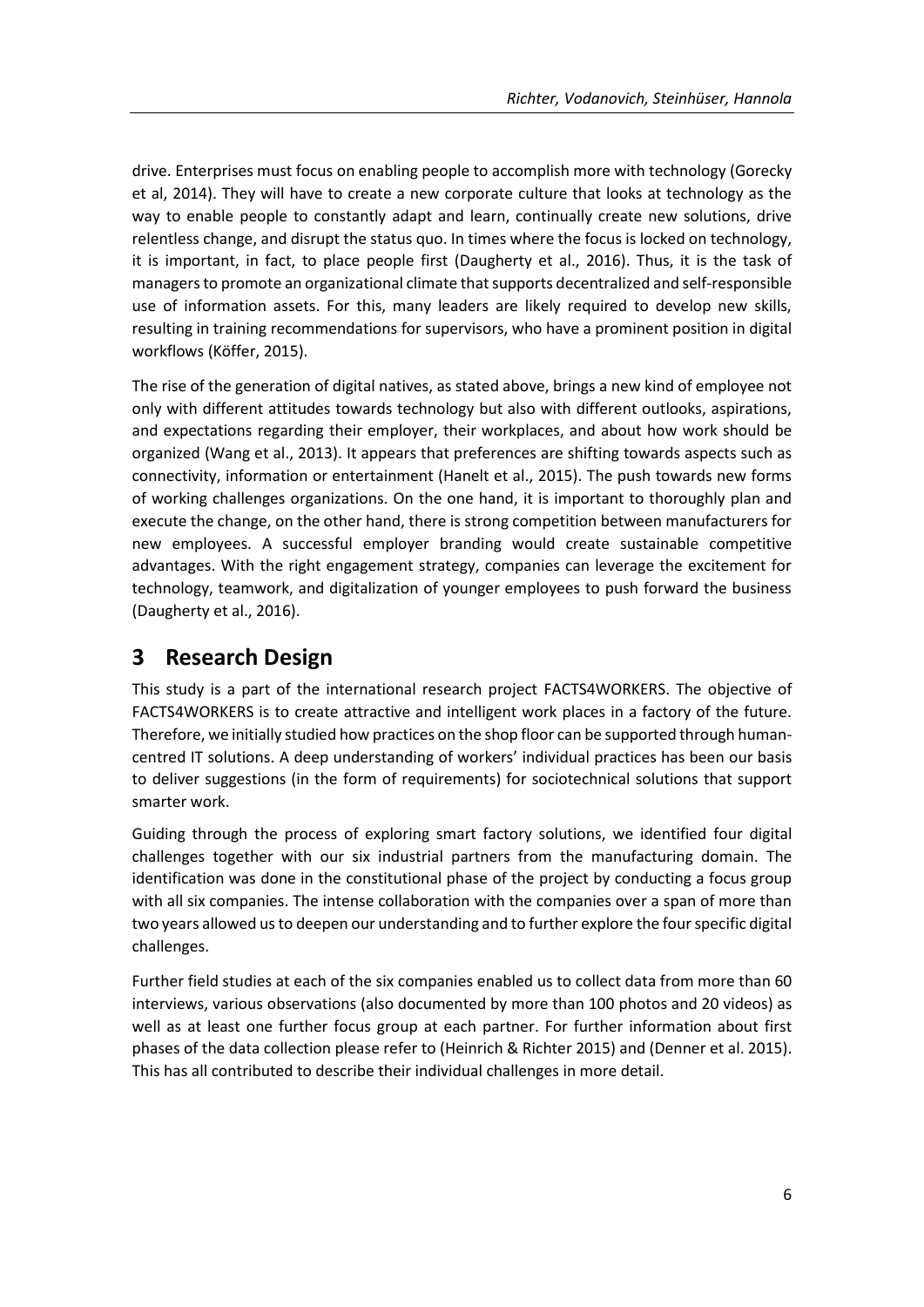## **4 Digital challenges for manufacturing companies**

The role of knowledge in manufacturing companies has grown over the last century and innovations and technologies have changed it radically a number of times (Wan et al., 2014). Currently, the focus has drifted towards knowledge-intensive and human-centred manufacturing. Currently and in the future, human workers have an important role in manufacturing environments, as they are capable of complementing modern technology and performing knowledge-intensive work tasks more effectively compared to solely technical approaches. However, this also will require more knowledge management skills from the workers and manufacturing environments.

The data gathered from six companies allowed us to identify four digital challenges: 1) Digitally augmented human work, 2) Worker-centric knowledge sharing, 3) Self-learning manufacturing workplaces, and 4) In-situ mobile learning. These fall into different facets of knowledge management. While for example predictive manufacturing focuses stronger on the technological aspects of knowledge aspiration, human-centred manufacturing rather focuses on the social aspects (cf. figure 2). Beyond identifying the digital challenges we illustrate all of them with a case vignette each – that gives insights into the situation at the industrial partners' production environments.



**Figure 2:** Digital challenges for manufacturing companies

### **4.1 Digitally augmented human work**

Human shop floor workers deal with information that is increasingly more complex and transforming, combined from multiple sources and types. Augmenting human work with digital technologies means to provide them with an immediate and personalized provision of information at the shop-floor-level, which can be interacted (accessed and modified) according to their needs, roles, preferences and constraints (Kagermann 2015). Our research reveals, that one common request of many assembly and manufacturing workers is to have a **better awareness** of the process status in order to have a more conscious decision making process and increase their responsiveness to process breakdown/change. To date in many companies the operators need to actively seek the required information and select the correct information from a large number of data sources to carry out their tasks.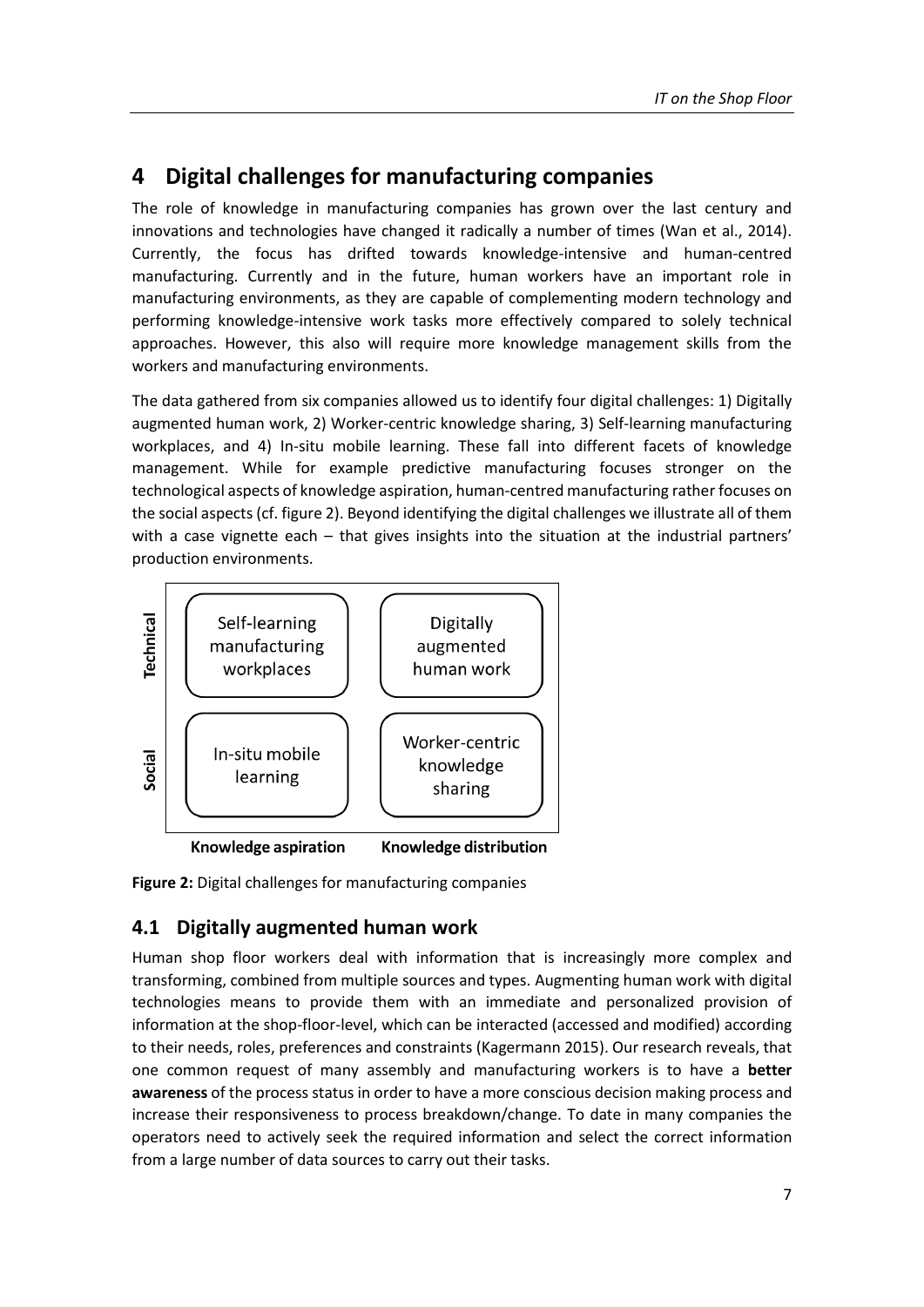Thus, the main idea of the challenge is to create a "personal" information feed for a specific worker that could support his activity and empower him to become a smart worker with more autonomy and problem-solving capabilities. The solution should provide also the appropriate tools not just "see" the correct data but also to analyse them in the smartest and personalised way. Not only the access to data has to be personal but also the analysis should be developed and selected in order to provide an understanding of the process that will be profitable for the specific worker.

### **Case vignette 1**

Hidria Rotomatika is a Slovenian automotive tier-1 supplier that produces electric stators and rotors for automotive use. We observed operators of the machining departments, who deal with turning and milling machines.

A preliminary analysis of the workers needs has highlighted how some operations could be timeconsuming and require the acquisition of paper-based data or knowledge from an experienced colleague. These data must be processed manually in order to obtain a smooth process. Especially machine setup processes and measurements of each part could be very complex and time-consuming. This challenge addresses the core issue of providing natural interfaces that allow workers to interact and access knowledge effectively when performing their regular tasks. The challenge is to enable the workers to utilize big data analytics fuelled by automated electronic measurements to make decisions more effectively when calibrating production equipment. Better access to information and analytics would allow to cut production times while increasing product quality and reducing waste due to making better-informed decisions and detecting patterns and trends in product deviations. For the worker, being able to benefit fully from information generated by machines and previous decisions could reduce frustration and help retaining a productive flow of work.

In the proposed solution, the workers automatically receive all relevant information in a digital format and obtain a fit solution to fix the problem directly at their current work station. Moreover, the operators acquire more autonomy due to the implementation of a trend analysis of the process, which usually means the degradation of some components or machines. In this case the operator becomes a leader of a proactive analysis phase for the machine maintenance that is actually carried out using a traditional reactive approach (repair actions when the process stops due to e.g. a broken part) by the maintenance team. This allows the operator to gain more autonomy and take charge of advanced tasks that are beneficial both for the process (higher availability of the plant) and its satisfaction (higher autonomy and possibility to be the responsible for the process well-being).

## **4.2 Worker-centric knowledge sharing**

Worker-centric knowledge sharing means the utilization of worker-generated content and peer sharing about best practices, problem solving and ideas to fuel organizational learning and even worker-driven innovation (Richter et al., 2013). This includes not only equipping workers with appropriate tools, but also with specific use cases for utilizing these tools (Richter & Riemer, 2013). **Empowering workers to share** their knowledge transparently with others reduces the risk of productivity bottlenecks e.g. through redundant work and improves the pace and depth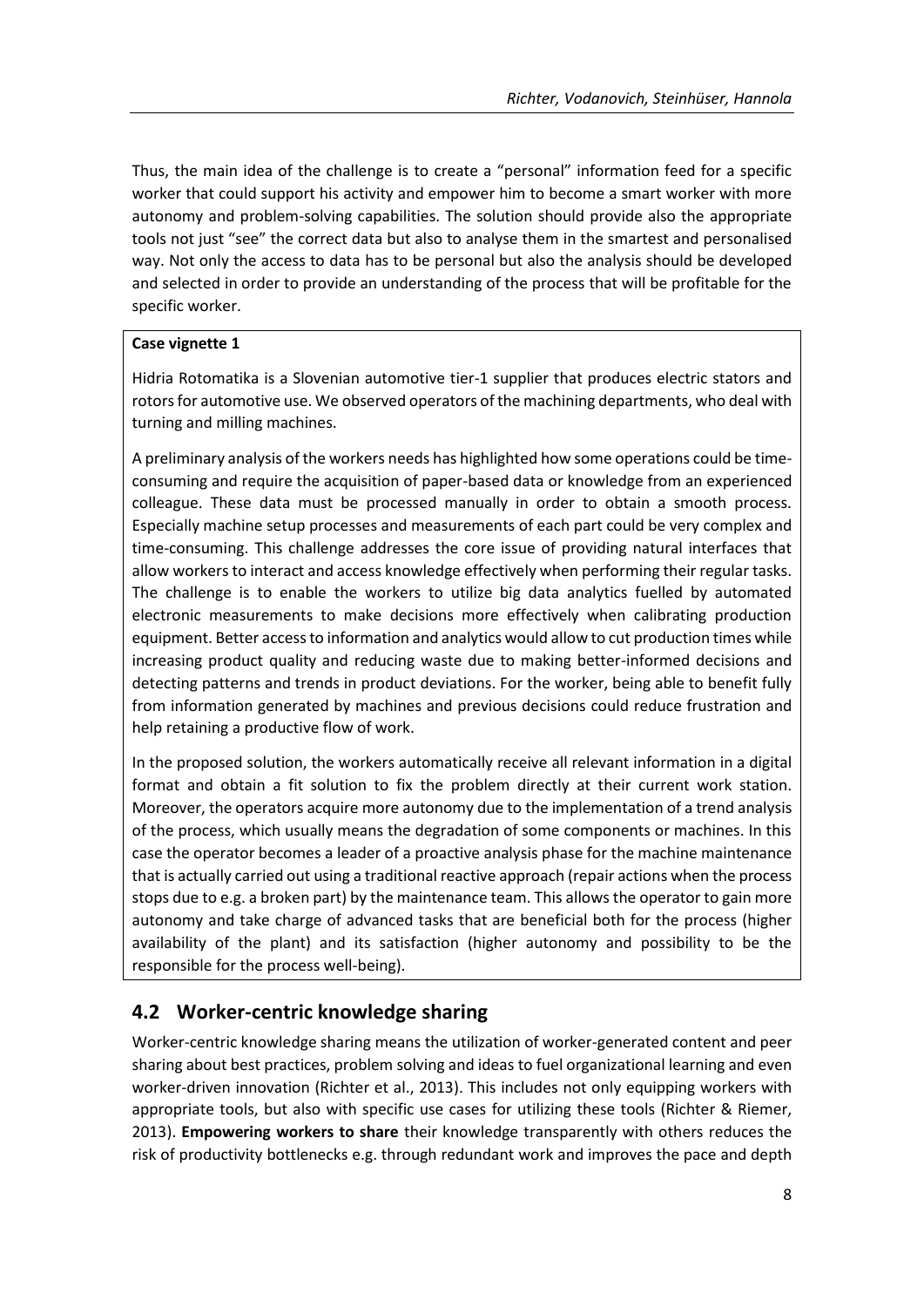of on-the-job learning. At the same time, the worker feels more valued, more socially connected to the work community and better motivated.

#### **Case vignette 2**

thyssenkrupp Steel Europe is an international provider of flat steel. We observed the practices of the mobile maintenance team in the areas of air-conditioning technology and electricity.

The occurrence of a fault is reported via phone, email, or fax. Rough information on the type of fault and system is then passed onto the mobile maintenance employee in paper form. Frequently, neither local information of the production site in which the disruption is located nor particular safety instructions are provided. The necessary knowledge is usually acquired through the accompaniment of an experienced colleague or through systematic trial and error, despite a structural knowledge transfer. Since approximately 3,000 different types of systems must be serviced and possibly debugged, employees rarely possess all the relevant information, tools and spare parts to solve a specific problem without a considerable communication effort or multiple journeys. The direct communication in the process of fault elimination is currently supported by mobile phones without access to mobile data. The paper-based, asynchronous information exchange between the employees who are involved in the fault process often leads to delays or redundant work. Furthermore, at the site of the disruption, there is often a lack of knowledge that other employees could deliver. In this case, the opportunities to directly communicate with other colleagues, e.g. to exchange pictures and documents, are missing.

Due to the above-mentioned mobility and the numerous and varied challenges which the maintenance personnel faces, it is important that the workers are provided with the necessary information in a bundled, contextual and mobile way. This will be realized through the implementation of a mobile employee-centred knowledge management system that places the maintenance staff at the centre of attention. The solution can provide necessary information on maintenance in two ways: 1) Context-specific information on all systems can be called up by the employee through a mobile information system. 2) Access to colleagues' practical knowledge can be realized through a chat function with the possibility of exchanging images and videos. These two components support the maintenance employee on his way becoming a smart worker who has access to all necessary knowledge. Through this form of knowledge networking, the communication between colleagues can be increased, practical knowledge exchanged and the process of eliminating faults thereby designed in a more efficient way. Due to the accessibility of relevant information, unnecessary journeys can be avoided and the certainty in the employees' actions increased.

### **4.3 Self-learning manufacturing workplaces**

Self-learning manufacturing workplaces support workers discovering and sharing knowledge during manufacturing, enhancing their competencies and worker satisfaction. However, the manufacturing knowledge and information is currently often scattered across a plethora of information silos without a centralized platform to connect, combine, analyse and organize the information according to the present needs of the shop-floor worker. Mastering the complexity of data and information requires sophisticated semantic and data mining technologies to discover the relationships between different sources (Zhong et al., 2015), allowing intelligent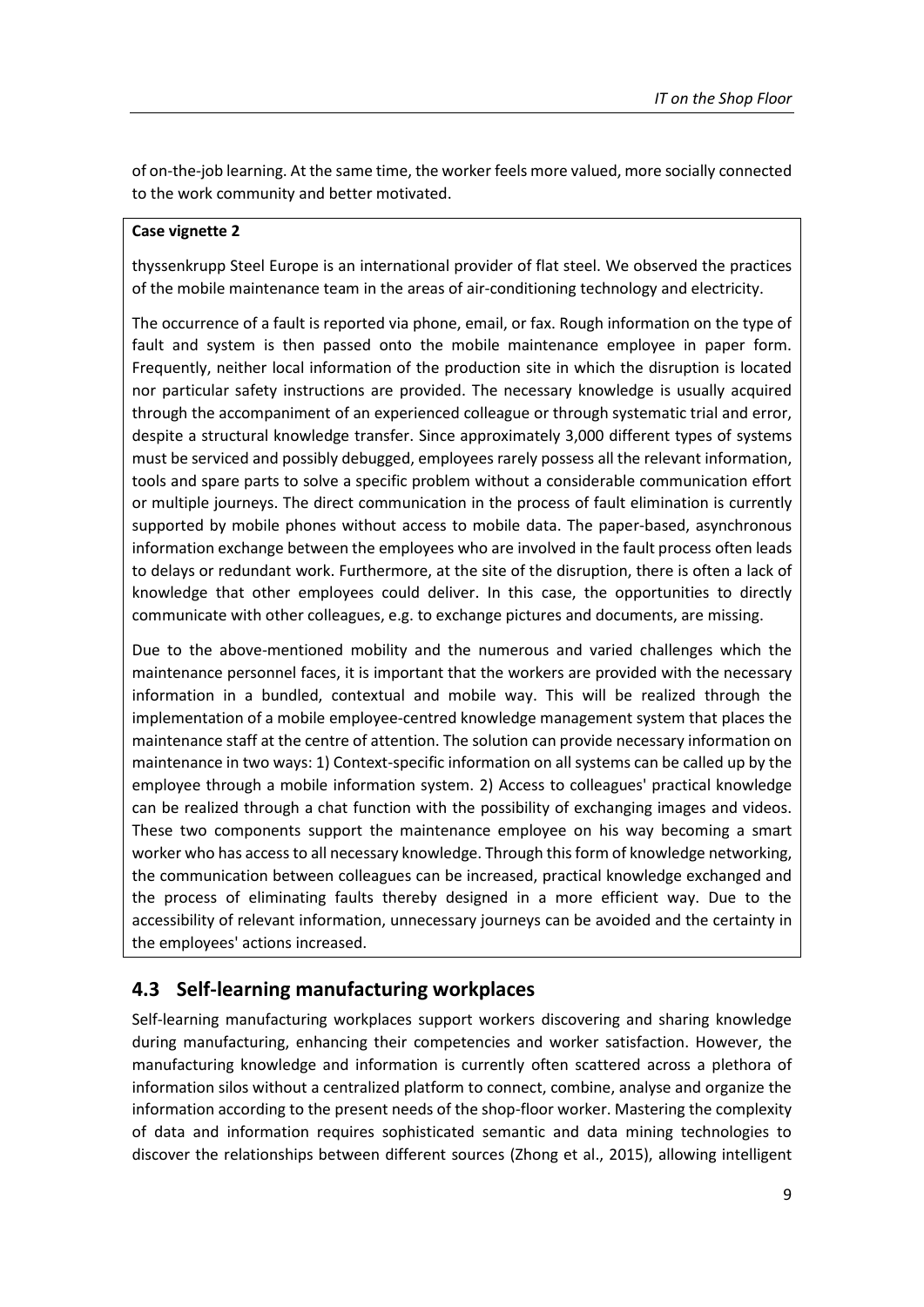search and exploration. With the implementation of advanced IT solutions, IoT technologies and sufficient knowledge management procedures, new possibilities for leveraging the manufacturing knowledge arise.

One such concrete advance is the creation of a self-learning manufacturing workplace. Utilizing detailed and consistent data from manufacturing operations, enterprises are able to implement e.g. predictive maintenance and machine-assisted decision making for calibrations that allow reducing unplanned process disruptions and maintaining a smooth workflow (Orio, 2015).

### **Case vignette 3**

Hidria Technology Centre is a Slovenian company, which designs and manufactures a wide spectrum of partially or fully automated assembly lines, ranging from simple conveyer belt designs to fully automated lines. These complex and automated manufacturing lines incorporate lots of fault conditions. The loss in efficiency is due to either time-consuming setup and maintenance activities or lacking supplies. In such cases, the line comes to a halt or produces parts that have not been specified. The increase of operating time and the reduction of maintenance time of the assembly lines are therefore in the focus.

The main worker needs in this case are derived from one of the customer's sites: Hidria Dieseltek plant, which produces glowplugs and pressure sensors. One of the challenges in this case is that operators at the shop floor cannot predict up-coming problems or breakdowns, but instead they work mainly on tasks related to reactive maintenance. Thus, supporting tools for shifting operators' workloads towards more predictive maintenance tasks are desired. Further, operators have to react quickly to resolve problems during manufacturing. The team of operators aim to directly fix small problems like the replacement of defective parts. With larger defaults or more complex problems, the internal maintenance team helps to bring the production up to speed again as quickly as possible. Thus, in this case it is aimed at better supporting the problem-solving activities of the line operators by a new integrated knowledge base of the production line fault analysis. In addition, the solution finding to a problem/breakdown is highly dependent on the experience of the worker, and this knowledge is important to be shared also to less experienced workers for enhancing peer-learning at workplaces. The information and knowledge of manufacturing processes, technologies and solutions is currently scattered across the factory without a centralised platform to store, share and analyse the information according to the present needs of the worker at the shop floor.

A proposed self-learning approach will monitor a combination of human, process and machine parameters, and supports human-machine interaction. The solution offers: 1) a reactive (alarms), 2) predictive (warnings) and 3) proactive (maintenance) decision support to shop floor workers. Reoccurrence of problems will be minimized by storing and sorting the problems systematically and combining them with user generated solutions into the machine book – thereby enabling self-learning workplaces. The solutions to a specific problem can also be rated by the workers. In addition, an employee can generate new solutions in forms of comments, videos or pictures. As a conclusion, self-learning manufacturing workplaces are able to increase the workers' autonomy and competence by providing them the knowledge required for carrying out specific tasks.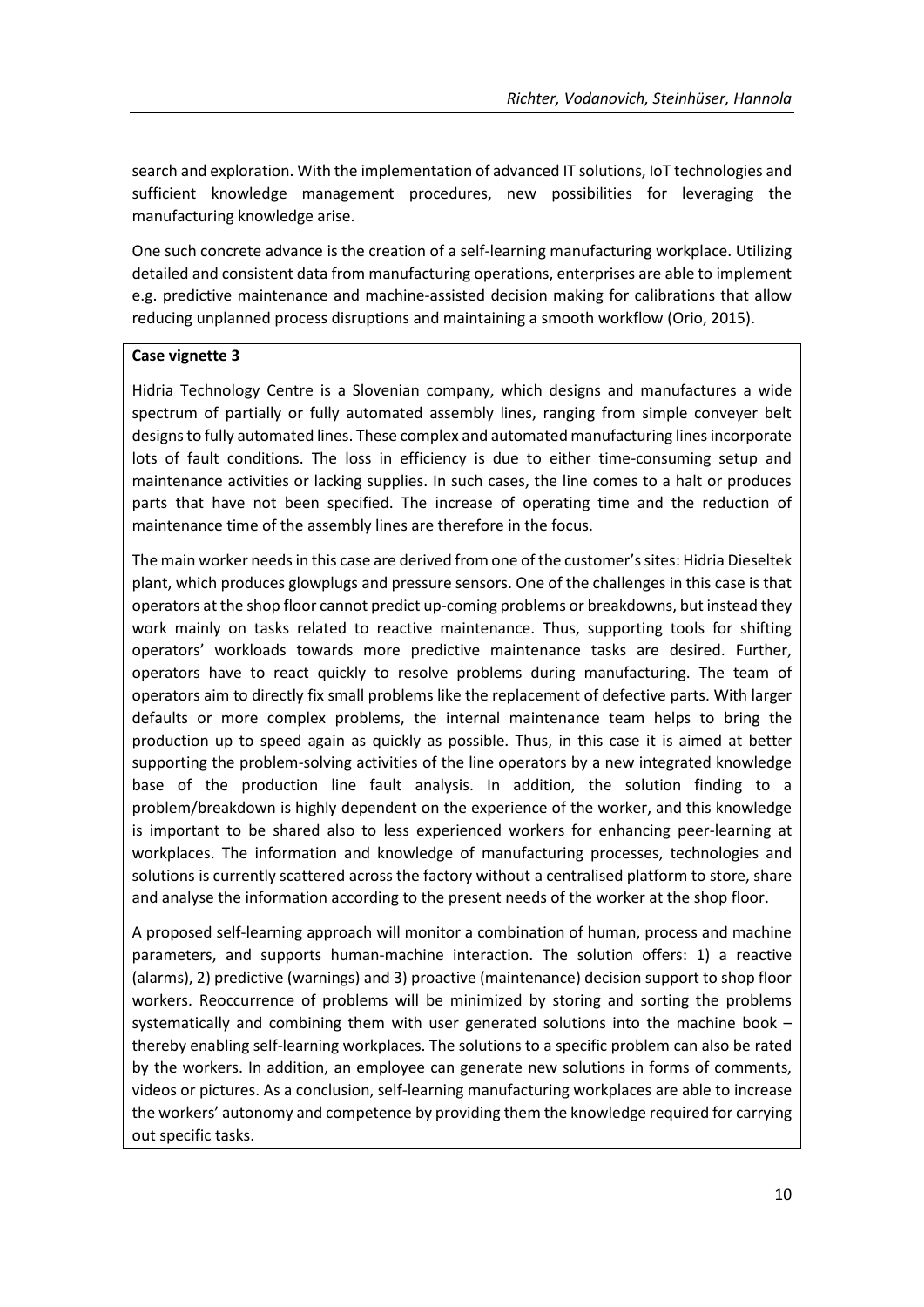### **4.4 In-situ mobile learning**

The increasingly needed flexibility of workers leads them to perform a wider range of tasks and share more responsibilities in manufacturing (Appelbaum 2013). This causes the pervasive need of overall on-the-job knowledge, available at the right time in the right place. Furthermore, knowledge is subject to continuous change as work practices evolve and requirements change. So far, declarative and often abstract generic knowledge is acquired "off-the-job", and it appears that this gap can be bridged by mobile learning in the right context (Aehnelt & Wegner, 2015; Frohberg et al., 2009; Ullrich, 2016). Workers need context-aware learning in real-life situations for continued education and training.

Since in-situ learning is relatively new to manufacturing environments, the challenge includes finding the optimal way to utilize contextual and real-time machine-generated data, and to design and deliver the learning service so that it is effective, efficient and widely accepted.

### **Case vignette 4**

Schaeffler is a large German automotive supplier. The studied plant recently changed the former functional shop floor organization towards a new value stream design.

Along with these organizational changes came changes to the role of the individual worker. Formally deeply specialized personnel now works in diversified areas requiring a variety of skills and knowledge. However, expert knowledge is still needed to solve tough problems. Currently there are three steps for competence development within the company: formal trainings for learning factual knowledge, mentoring for the transfer of expert knowledge and the learning directly on the shop floor within real working contexts right at the machines. In these settings, several problems surface: (1) the knowledge transferred in formal trainings is not directly related to specific workplace requirements. (2) Mentoring defines the learning content and its recipients only through specific circumstances. (3) Learning directly on the machine is difficult as the complexity of the problem often requires an expert onsite which induces a resource problem.

As a solution, a mobile learning approach enables the company to detach knowledge transfer from formal contexts and enables the learner to consume the knowledge when needed. Four core components allow individual, context specific learning and therefore facilitate a sustainable learning arrangement. 1) The learning system includes a sensory interface to the workplace, sensing the machine state as well as the operator. 2) An automatic evaluation of the incoming sensory data provides context- and situation-sensitive problem-solving and learning content. In case of an unknown or currently unresolvable problem, expert assistance is necessary. 3) In such cases the expert would be included into the situation virtually first using audio/video tele cooperation. 4) With the usage of wearable Augmented Reality (AR) devices, such as data glasses, the learning context becomes completely immersed into the work place and the current work situation. As the worker has both hands free, true parallel working and learning is possible. With the introduction of appropriate learning systems, the transaction costs for identifying and consuming necessary information can be reduced. Also, the breakthroughs in mobile device technologies over the past years now allow the design of innovative learning arrangements whereby the boundaries between working and learning will disappear in the future.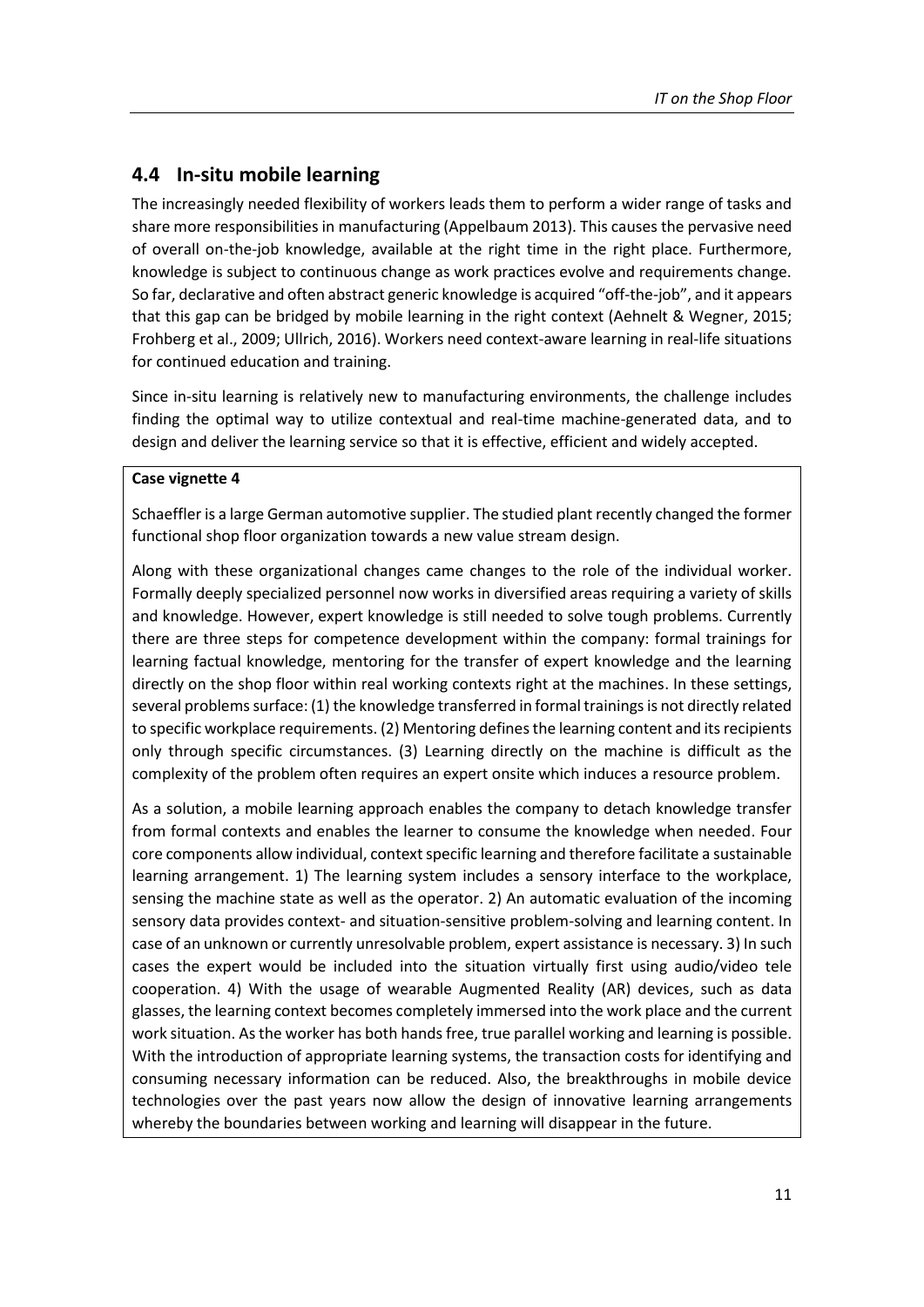# **5 Discussion**

In the last years technical infrastructures have become more and more sophisticated, with large bandwidth networks, affordable software solutions and large storing capacities. Notwithstanding, as we have shown in this paper, a number of sociotechnical trends lead manufacturing companies to change the way they work.

One of these changes includes designing people-centred workspaces that pay more attention to their employees and put them into the centre of their efforts (Campatelli et al., 2016; Steinhüser et al., 2017). Creating an environment that contributes to more efficiency and increasing workplace satisfaction requires more than just implementing appropriate technical solutions. As technology matures, the focus of IT development can shift from a largely technical perspective to a more holistic sociotechnical perspective. Rather than focusing on centralized computer systems and treating the worker as an entity, not yet replaced by machines, the humanistic view focuses on human-human interactions where IT serve as tools to deliver support for specific tasks (Nurminen, 1987). When we acknowledge that the human worker keeps a preferred role in future manufacturing systems through the ever-rising demand in complexity, knowledge work and decision making, the humanistic perspective might be the only sustainable point of view to take. Taking this view, it also seams easier to design for basic human needs as autonomy, relatedness and competence (Gagné & Deci, 2005; Spreitzer, 1997) as well as variety (Turner & Lawrence, 1965) in the first place, as these can be formulated as core objectives enabling a humanistic design approach.

Advances in technology and organizational themes as well as changes in the society are important input variables that stimulate the creative process of designing future work environments. Although called "digital challenges" they have one common theme: Keeping the worker "in the loop" with appropriate information. Moreover, the digital challenges aim to extend the natural sensory reach and information processing capabilities of an individual human worker (self-learning manufacturing workplaces), the field of interaction, e.g. vision, touch or hearing (digitally augmented human work) and further aim to strengthen knowledge absorption capabilities of individuals (in-situ mobile learning) and knowledge distribution within communities (worker-centric knowledge sharing).

# **6 Conclusion**

We started this paper with an overview of emerging sociotechnical trends in manufacturing that coalesce to establish new ways of work in smart factories. Technological advancements in terms of IoT, Big Data and others drive organisational change in a manner not previously seen. Organisations must simultaneously incorporate and leverage the increasing shifts in technologies whilst maintaining a corporate culture that facilitates the most efficient and effective work force. Consequently, employees on the shop floor are expected to adjust their work practices to take into account the changing technologies and increasing complexity.

Drawing on the detailed insights from six manufacturing companies that we gathered as part of a European project aiming to create attractive and intelligent work places in a factory of the future, we demonstrate how the manufacturing industry can leverage challenges they are experiencing. With this conceptualisation of the current situation as "digital challenges" for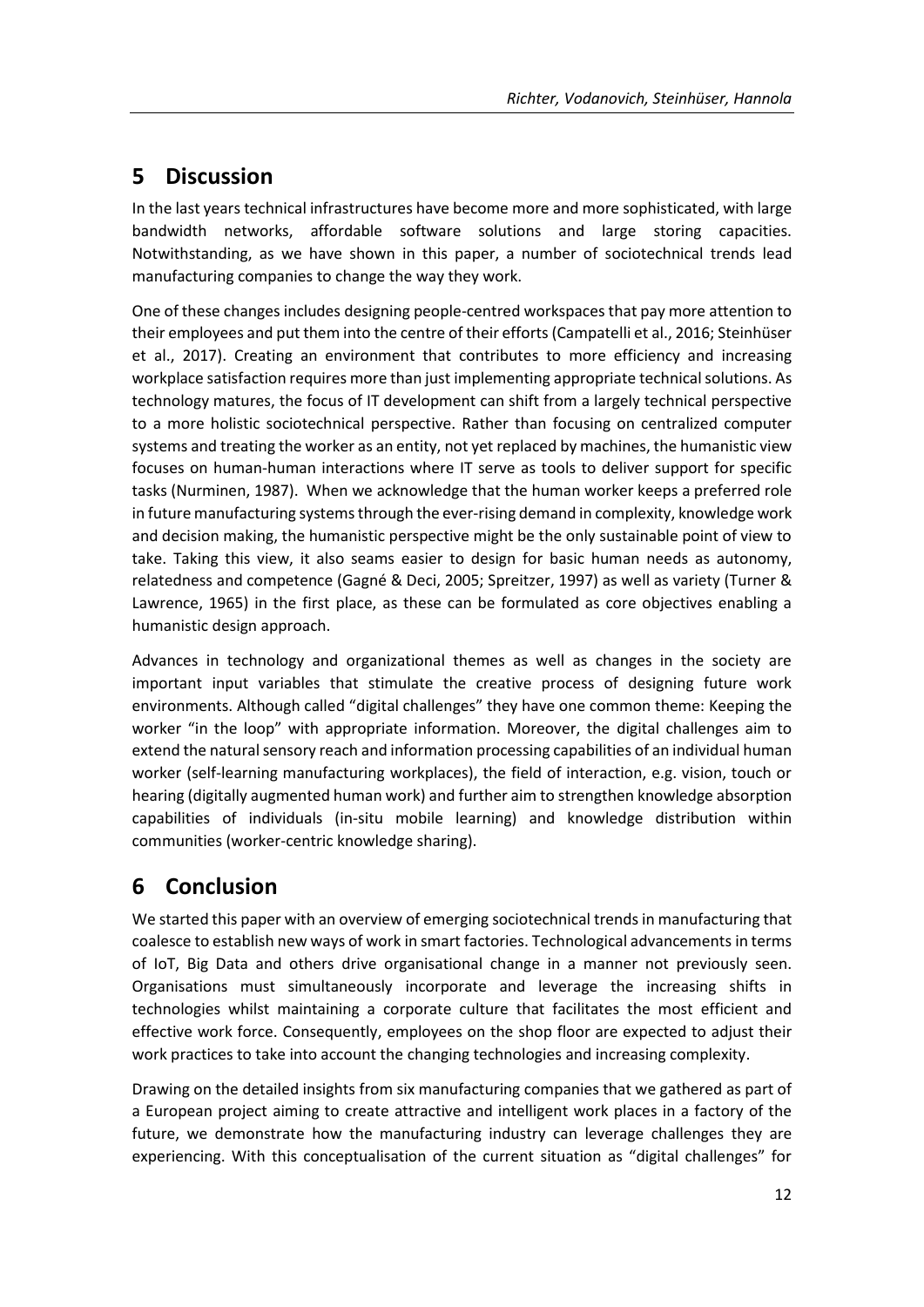manufacturing companies, we contribute to a better theoretical understanding of the changing nature of IT on the Shop Floor.

The four illustrated digital challenges span a wide range and are capable of supporting different facets of the knowledge practices in manufacturing companies. Taking into account different knowledge management facets helps to better understand and meet the needs and requirements as expressed by prospective users moving them in the focus of the implementation efforts.

We have observed that workers expect new digital solutions to draw on what they already are familiar with from their private lives, e.g. designing, commenting, searching or networking functionalities in the style of well-known internet platforms. In this context, ICT seems to play more and more the role of a hygiene factor that supports the workers in an "invisible" way. This implies that the pure existence of a new solution is not in itself able to give increased satisfaction or lead to higher motivation, however dissatisfaction often results from its absence or inadequate design. This calls for more research that contributes to creating worker-centric factory solutions of the future.

### **Acknowledgement**

This study has received funding from the European Union's Horizon 2020 research and innovation programme under Grant Agreement n° 636778. We thank the above mentioned industrial partners and our friends and colleagues from Virtual vehicle research center, Università degli Studi di Firenze and Evolaris for their support with this paper.

## **7 References**

- Aehnelt, M. and Wegner, K. (2015). Learn but work! Towards self-directed learning at mobile assembly workplaces. Proceedings of the 15th International Conference on Knowledge Technologies and Data-driven Business. ACM.
- Appelbaum, E. (2013). The impact of new forms of work organization on workers. In: Anthony, G., Belanger, J., Lapointe, P. A., & Murray, G. (eds.). Work and Employment in the High Performance Workplace. Routledge. Pp. 120.
- Armbruster, H., Jung Erceg, P., Pandza, K. and Dreher, C. (2007). Managing knowledge in manufacturing: results of a Delphi study in European manufacturing industry", *International Journal of Foresight and Innovation Policy*, 3 (3), pp. 256-276.
- Bharadwaj, A., El Sawy, O., Pavlou, P. and Venkatraman, N. (2013). Digital business strategy: Toward a next generation of insights. *MIS Quarterly*, 37(2), pp. 471–482.
- Bono, R. and Pillsbury, S. (2016). 2016 Industrial manufacturing trends. *Strategie& PWC Report*. Available at: http://www.strategyand.pwc.com/media/file/2016-Industrial-Manufacturing-Trends.pdf
- Bradley, A. (2015). Manufacturing Connectivity and Data Integration. *Industry Week*, 264 (2).
- Brettel, M., Friederichsen, N., Keller, M. and Rosenberg, M. (2014). How Virtualization, Decentralization and Network Building Change the Manufacturing Landscape: An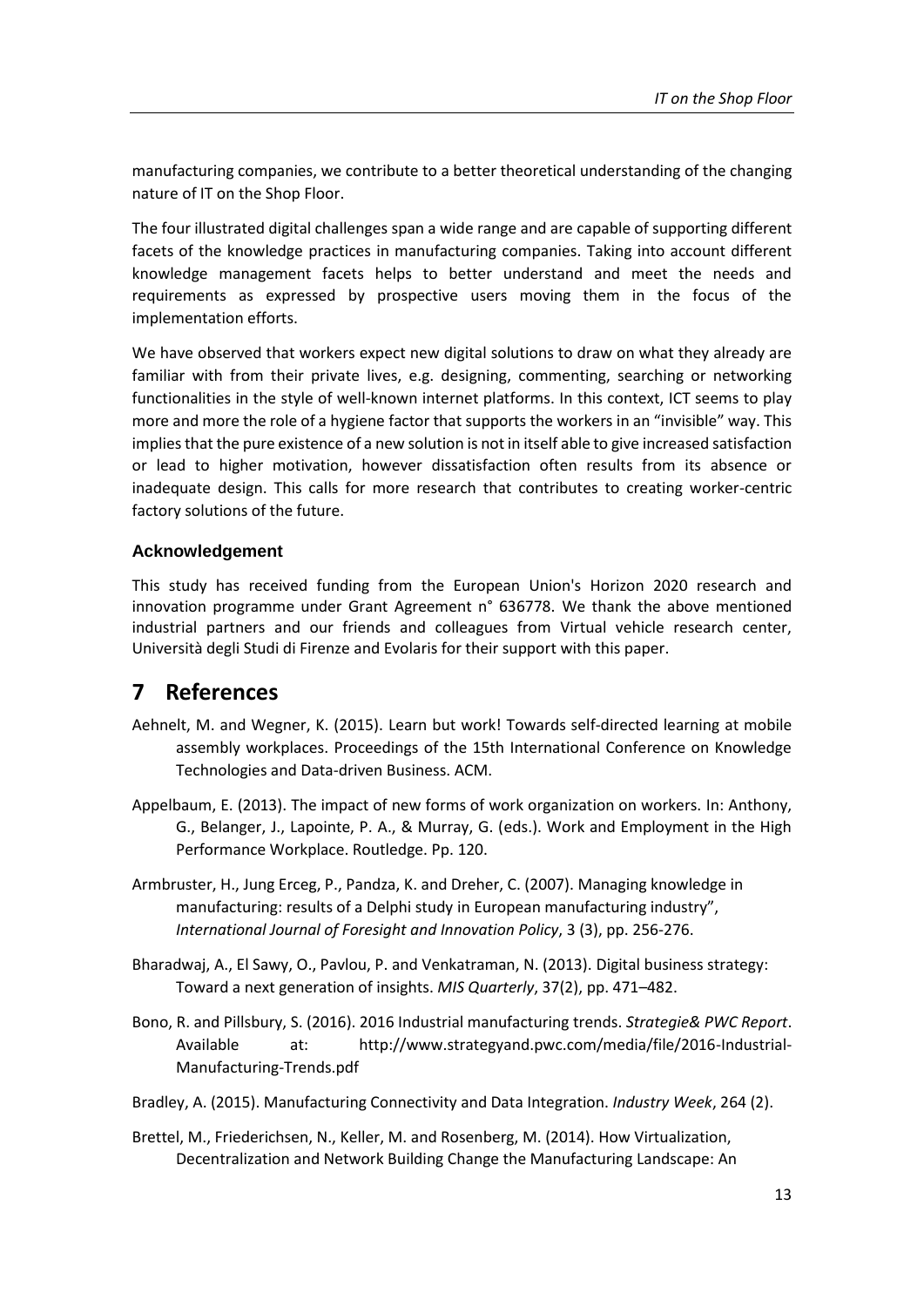Industry 4.0 Perspective. *International Journal of Mechanical, Aerospace, Industrial, Mechatronic and Manufacturing Engineering*, 8 (1) pp. 37-44.

- Brynjolfsson, E. and McAfee, A. (2011) "Race against the machine." Digital Frontier, Lexington, MA.
- Campatelli, G., Richter, A., and Stocker, A. (2016). Participative Knowledge Management to Empower Manufacturing Workers. *International Journal of Knowledge Management (IJKM)*, 12(4), pp. 37-50.
- Chi H-L., Kang S-C. and Xiangyu W. (2013). Research trends and opportunities of augmented reality applications in architecture, engineering, and construction. *Automation in Construction*, 33, pp. 116-122.
- Daeuble, G., Oezcan, D., Niemoeller, C., Fellmann, M., Nuettgens, M. and Thomas, O. (2015). Information needs of the mobile technical customer service – a case study in the field of machinery and plant engineering. Proceedings of the 48th Hawaii International Conference on System Science (HICSS).
- Danson, F., Davenport, T., and Guszcza, J. and Lucker, J. (2016). Analytics Trends 2016. *Deloitte Report.* Available at: https://www2.deloitte.com/content/dam/html/us/analyticstrends/2016-analytics-trends/pdf/analytics-trends.pdf.
- Daugherty, P., Carrel-Billiard, M. and Biltz, M. J. (2016). Technology Vision 2016 People First: The Primacy of People in a Digital Age. *Accenture Technology Vision*. Available at: https://www.accenture.com/t20160314T114937\_w\_\_/us-en/\_acnme dia/Accenture/Omobono/TechnologyVision/pdf/Technology-Trends-TechnologyVi sion-2016.pdf
- Denner, J., Richter, A., and Heinrich, P. (2015). First version of requirements of workers and organisations. Project Report D 1.1. FACTS4WORKERS: Worker-Centric Workplaces in Smart Factories.
- Frohberg, D., Goth, C. and Schwabe, G. (2009). Mobile learning projects: a critical analysis of the state of the art. *Journal of Computer Assisted Learning*, 25, pp. 307-331.
- Gagné, M., and Deci, E. L. (2005). Self‐determination theory and work motivation. *Journal of Organizational Behavior*, 26(4), pp. 331-362.
- Gorecky, D., Schmitt, M., Loskyll, M. and Zühlke, D. (2014). Human-machine-interaction in the industry 4.0 era. *12th IEEE International Conference on Industrial Informatics*.
- Hanelt, A., Piccinini, E., Gregory, R. W. and Hildebrandt, B. (2015). Digital transformation of primarily physical industries – exploring the impact of digital trends on business models of automobile manufacturers. *12th International Conference on Wirtschaftsinformatik*, Osnabrück, Germany.
- Heinrich, P., and Richter, A. (2015). Captured and structured practices of workers and contexts of organizations. Project Report D 1.2. FACTS4WORKERS: Worker-Centric Workplaces in Smart Factories.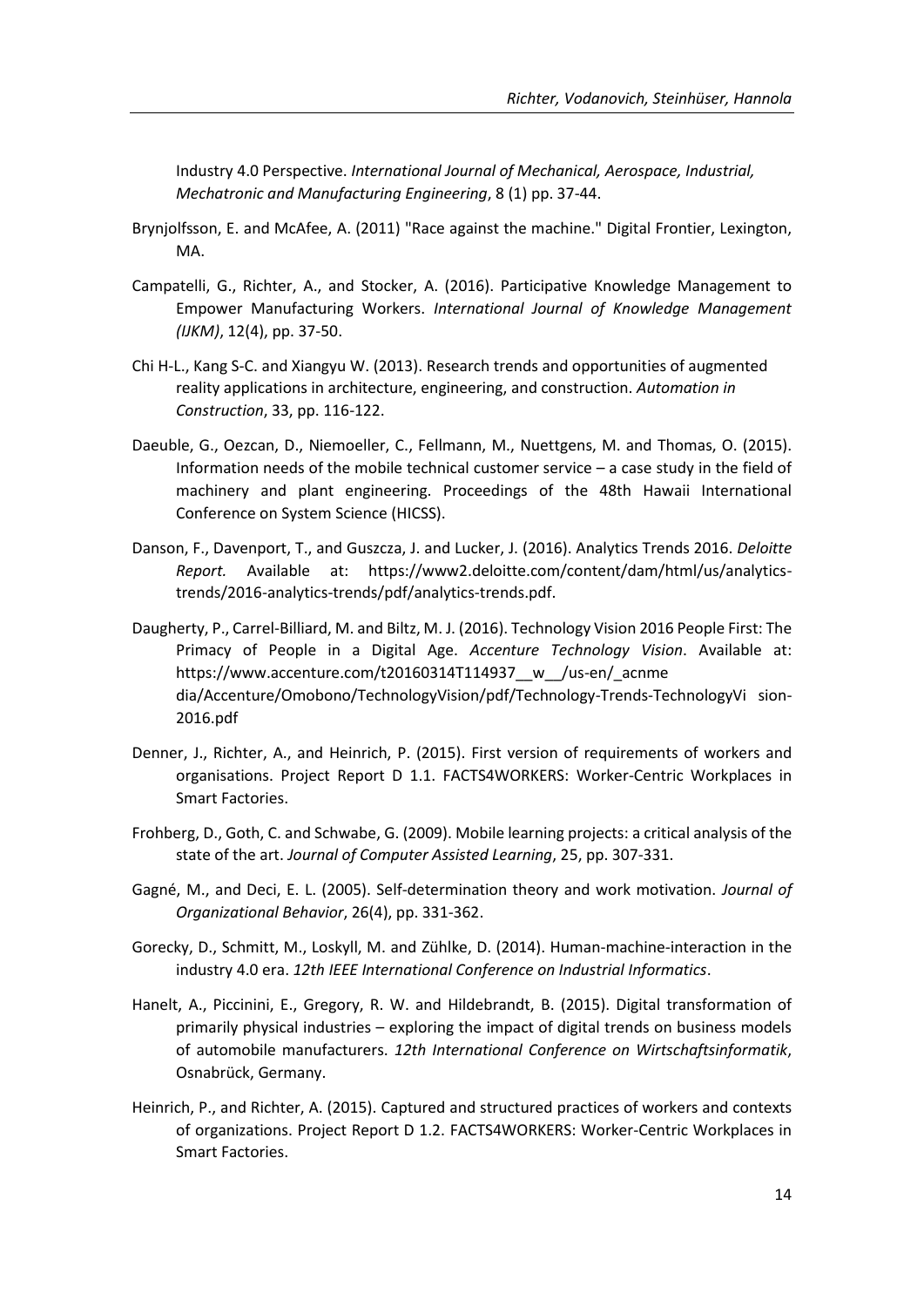Hessman, T. (2013). The Dawn of the Smart Factory. *Industry Week*, February 2013, pp. 15-19.

- Huyler, D., Pierre, Y., Ding, W. and Norelus, A. (2015) Millennials in the Workplace: Positioning Companies for Future Success, SFERC 2015: 114.
- Kagermann, H. (2015). *Change through digitization—Value creation in the age of Industry 4.0. Management of permanent change*. Springer, Wiesbaden, pp. 23-45.
- Köffer, S. (2015). Designing the digital workplace of the future what scholars recommend to practitioners. *International Conference on Information Systems.* Fort Worth, USA.
- Lee, J., Lapira, E., Bagheri, B. and Kao, H. (2013). Recent advances and trends in predictive manufacturing systems in big data environment. *Manufacturing Letters*, 1, pp. 38-41.
- Mavrikios, D., Papakostas, N., Mourtzis, D. and Chryssolouris, G. (2013). On industrial learning and training for the factories of the future: a conceptual, cognitive and technology framework. *Journal of Intelligent Manufacturing*. 24 (6).
- McAfee, A. and Brynjolfsson, E. (2014). *The second machine age. Work, progress, and prosperity in time of brilliant technologies*. New York: WW Norton & Company.
- McNelly, J. (2016). How manufacturing can shape our future? *World Economic Forum*. Available at: https://www.weforum.org/agenda/2016/07/how-manufacturing-can-shape-ourfuture/.
- Ng, W. (2012). Can we teach digital natives digital literacy? *Computers & Education*, 59(3), pp. 1065–1078.
- Nurminen, M. I. (1987). Different perspectives: What are they and how can they be used? *Working Conference on System Design for Human Development and Productivity*, Berlin, Germany.
- O'Donovan, P., Leahy, K., Bruton, K. and O'Sullivan, D.T.J. (2015). Big data in manufacturing: a systematic mapping study. *Journal of Big Data*, 2(1), p. 20.
- Orio, G. D., Cândido, G. and Barata, J. (2015). The Adapter module: A building block for Self-Learning Production Systems. *Robotics and Computer-Integrated Manufacturing*, 36, pp. 25–35.
- Richter, A., and Riemer, K. (2013). Malleable End-user Software. *Business & Information Systems Engineering,* 5(3), pp. 195-197.
- Richter, A., Stocker, A., Müller, S. and Avram, G. (2013). Knowledge Management Goals Revisited – A Cross-Sectional Analysis of Social Software Adoption in Corporate Environments. *VINE: Journal of Information and Knowledge Management Systems*, 43 (2), pp. 132-148
- Schmidt, R., Möhring, M., Härting, R.-C., Reichstein, C., Neumaier, P., and Jozinović, P. (2015). Industry 4.0-potentials for creating smart products: empirical research results. *18th International Conference on Business Information Systems (BIS).*